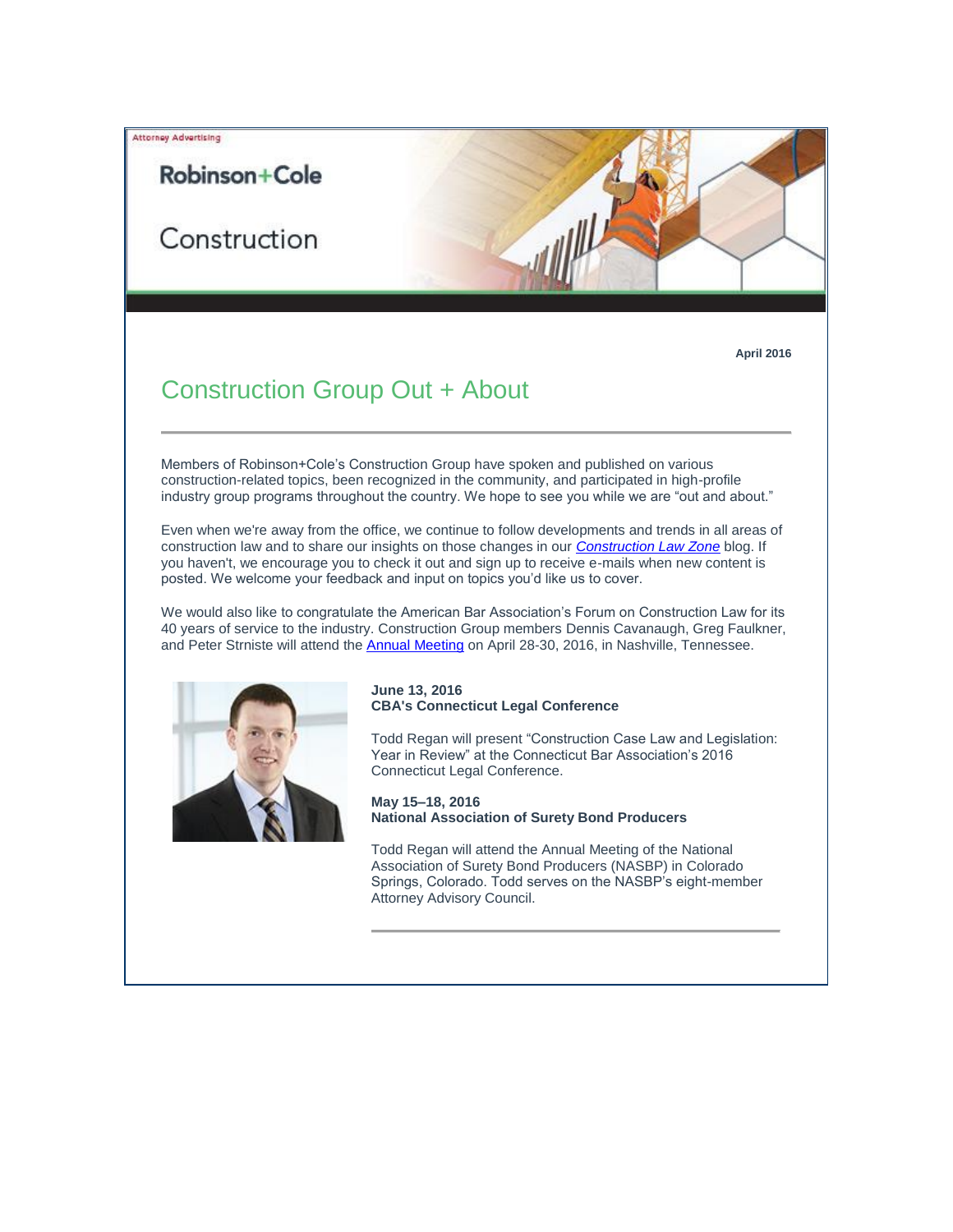

## **April 20, 2016 Management of Legal Exposures**

Greg Faulkner taught a professional development workshop entitled "Management of Legal Exposures" for the Construction Institute (CI) at the University of Hartford. This is the CI's fourth presentation of this highly successful program over the past four years.

## **April 4, 2016 Careers in Construction Law**

Greg Faulkner served as a panelist at the University of Connecticut School of Law's "Careers in Construction Law" event in Hartford, Connecticut. He co-led an interactive session that covered the current market for legal services and career opportunities in construction law. He and his co-panelists also introduced attendees to the American Bar Association's Forum on the Construction Industry, which focuses on the education and development of construction lawyers.



## **April 21, 2016 Construction Institute's 7th Annual Visionaries Forum**

Keane Aures assisted the Construction Institute in hosting its Visionaries Forum and introduced one of the speakers for this event. The Construction Institute's 7th Annual Visionaries Forum celebrates innovation during an event that draws together pioneers who are shaping the future of design, construction, and management for the architecture, engineering, and construction industry. See a **[photo](http://t2806904.omkt.co/track.aspx?id=402|2AD478|6F10|1E2|1070|0|1D6F|1|67F8742A&destination=http%3a%2f%2fwww.rc.com%2fnewsletters%2f2016%2fupload%2fIMG_2207.JPG%3futm_source%3dVocus%26utm_medium%3demail%26utm_campaign%3dRobinson%2b%2526%2bCole%2bLLP%26utm_content%3dkrs%2b%2bLLCN%2bOut%2b%2bAbout%2b%2bApril%2b2016&dchk=11DECE44)** of Keane at the Forum.

## **March 10, 2016 Construction Institute's Young Professionals Event**

Keane Aures participated in the Construction Institute's (CI) Young Professionals Event. The participants worked with the CI's executive director to plan and shape the future of the young professional segment of the organization. He is involved in multiple aspects of the CI, chairing and sitting on several of its committees.



## **April 14, 2015 Risks, Liability, and Insurability in Contracts**

Marty Onorato served on a panel of experienced attorneys and insurance professionals that discussed contract language directed at design and construction industry professionals involved in public school projects in Connecticut. The presentation offered an in-depth analysis of modifications to AIA contract documents for certain capitol region school projects.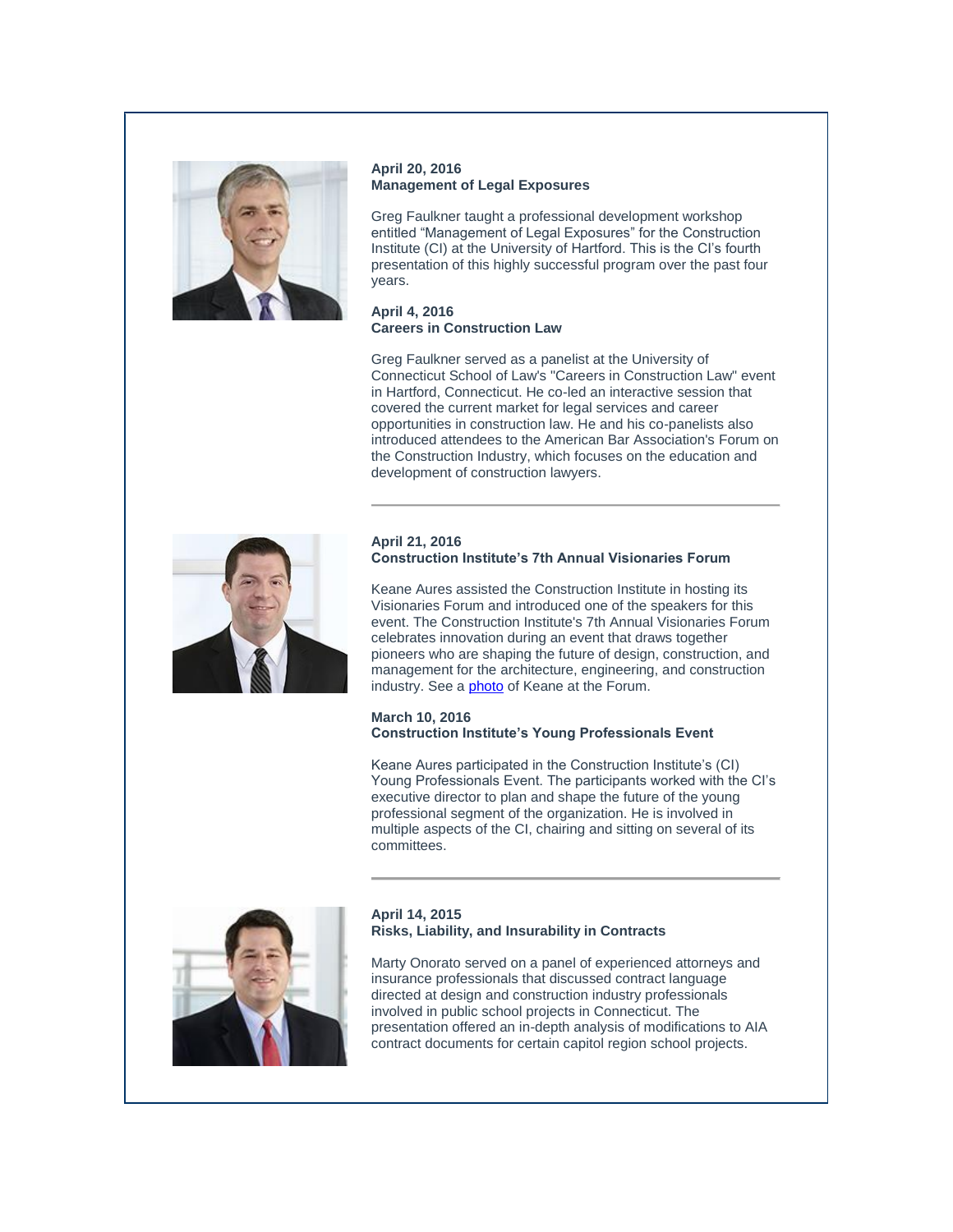### **March 8, 2016 Connecticut Building Congress**

Marty Onorato moderated a program entitled "Revitalizing Communities Through Public Private Partnerships" for the Connecticut Building Congress. The featured speakers were Matt Hart, town manager of Mansfield; Peter Souza, town manager of Windsor; and Oz Griebel, president of the MetroHartford Alliance.



### **April 5, 2016 Professional Women in Construction**

Elizabeth Wright, who serves on the Board of Directors of the Professional Women in Construction Connecticut Chapter (PWC) and co-chairs its Program Committee, planned and attended the PWC's Meet the Construction Chiefs event. Todd Regan was also in attendance. The program featured panelists from The Whiting Turner Contracting Company, Fusco Corporation, Skanska USA, KBE Building Corporation, Gilbane Building Company, Turner Construction, and Shawmut Design & Construction. It attracted over 200 professionals in the construction industry and examined current trends in the construction market in New England.



## **March 29, 2016 Construction Law and Leasing Committees**

Jonathan Hausner, co-chair of the REBA Construction Law Committee, and Rick Heller, co-chair of the REBA Leasing Committee and senior vice president and general counsel at Legal Sea Foods, co-chaired an open meeting of both committees. They discussed leasing and construction considerations for tenant improvement work in leased space from the perspective of the lessee.



### **March 4, 2016 ABA Forum on Construction Law**

Lisa Andrzejewski, Keane Aures, and Elizabeth Wright attended the ABA Forum on Construction Law's Construction Contracts Conference in Newark, New Jersey.